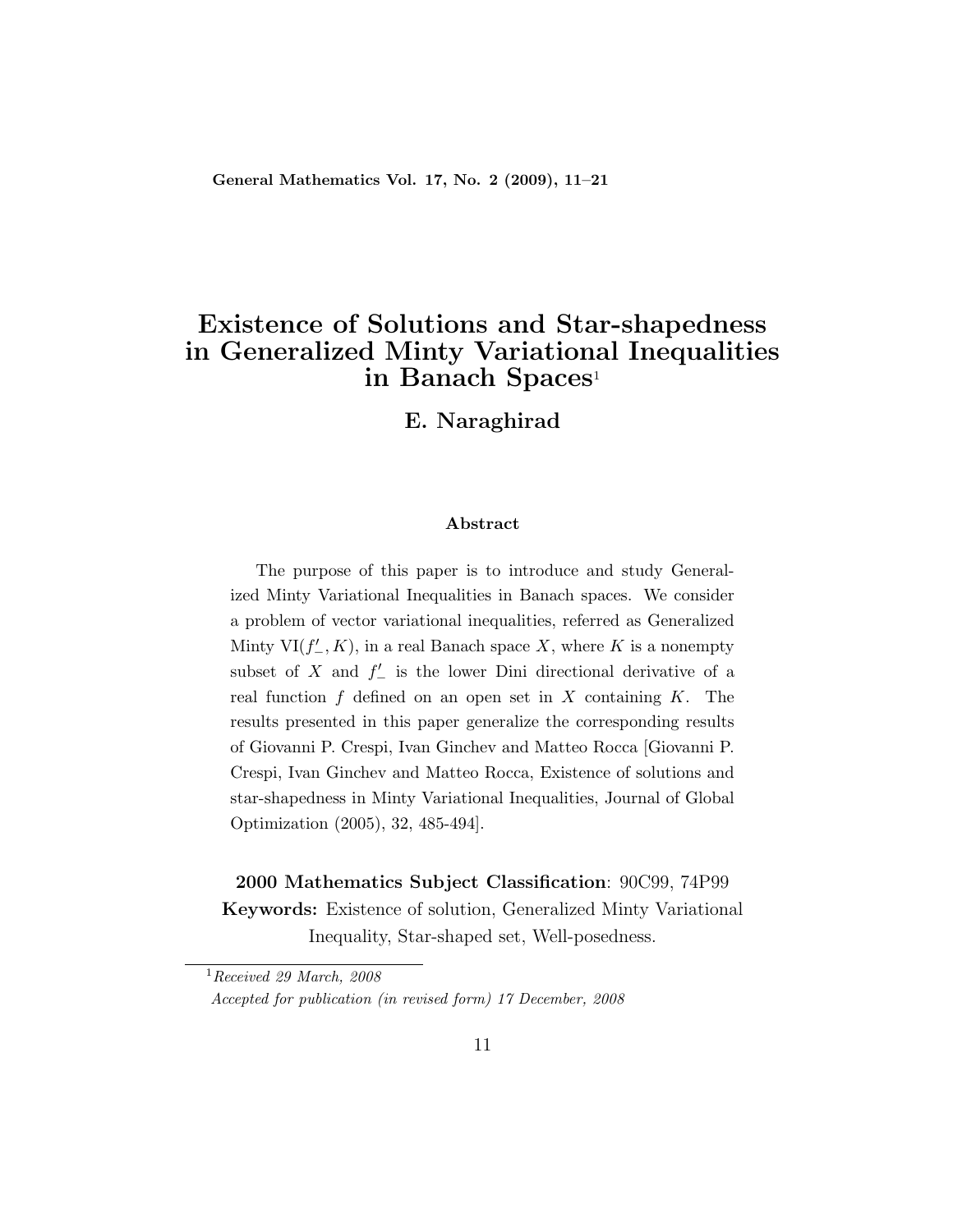### 1 Introduction

Variational Inequalities provide a very general and suitable mathematical model for a wide range of problems, in particular equilibrium problems  $([1,5,8])$ . According to [6], Minty Variational Inequalities is the problem of finding a vector  $x^* \in K$ , such that:

$$
Minty VI(F, K) < F(y), x^* - y > \leq 0, \quad \forall y \in K
$$

where  $F: \mathbb{R}^n \longrightarrow \mathbb{R}^n$ ,  $K \subseteq \mathbb{R}^n$  is nonempty and  $\langle \cdot, \cdot \rangle$  denotes the inner product defined on  $\mathbb{R}^n$ . In particular the case where the function F has a primitive  $f : \mathbb{R}^n \longrightarrow \mathbb{R}$ , defined (and differentiable) on an open set containing K (i.e. the problem Minty  $VI(f', K)$ ) has been widely studied, mainly in relation with the minimization of the function  $f$  over the set  $K$  (see e.g. [5]). In [3] a vector extension of Minty  $VI(f', K)$  is introduced and related to optimality.

Let X be a Banach space,  $X^*$  be the dual space of  $X, \langle , , \rangle$  denote the duality pairing of  $X^*$  and X. Generalized Minty Variational Inequality (for short, Generalized Minty VI) is a problem of finding a vector  $x^* \in K$ , such that:

Find  $x_0 \in K$ , such that  $\lt F(y)$ ,  $x^* - y \gt \leq 0$ ,  $\forall y \in K$ 

where  $F: X \longrightarrow X^*$  is a mapping and  $K \subseteq X$  is nonempty.

Throughout the paper  $f$  denotes a real function defined on an open set containing  $K$ . For such a function, the Dini directional derivative of  $f$ at the point  $x \in K$  in the direction  $u \in X$  is defined as an element of  $\mathbb{R} := \mathbb{R} \cup \{\pm \infty\}$  by:

$$
f'_{-}(x, u) = \liminf_{t \to +\infty} \frac{f(x + tu) - f(x)}{t}.
$$

Now we introduce the following problem: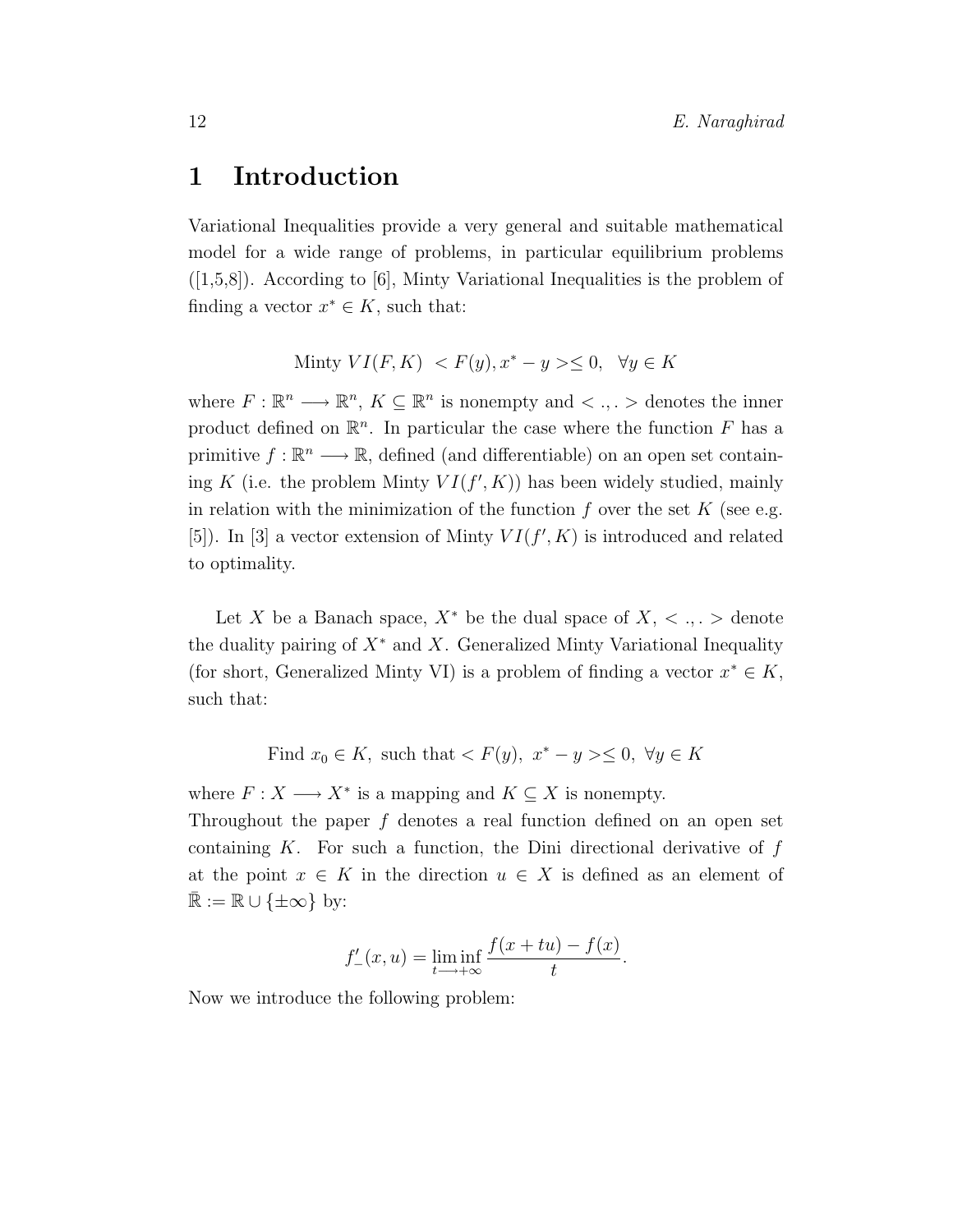Generalized Minty 
$$
VI(f'_-, K)
$$
  $f'_-(y, x^* - y) \leq 0$ ,  $\forall y \in K$ .

The problem is to find  $x^* \in K$  for which the inequalities in Generalized Minty  $VI(f'_{-}, K)$  are satisfied.

The main result of the paper is that, when K is star-shaped,  $x^* \in \text{ker } K$ and f is radially lower semicontinuous in  $K$  on the rays starting at  $x^*$ , the point  $x^*$  is a solution of Generalized Minty  $VI(f'_{-}, K)$  if and only if f is increasing along such rays (for short,  $IAR$ ). This condition means that the level sets of  $f$  are star-shaped and can be regarded as a convexity-type condition (recall for comparison that, by definition, a function is quasiconvex if and only if its level sets are convex). Therefore we see that IAR functions naturally arise when dealing with Generalized Minty Variational Inequalities.

Moreover, we show that the class of *IAR* functions has relevant properties with regard to optimization problems and as it happens for convex functions, relations with well-posedness can be established. The latter allows to argue that, when Generalized Minty  $VI(f'_{-}, K)$  has a solution (or more generally Generalized Minty  $VI(f'_{-}, K)$  is solvable), the primitive optimization problem has some well-posedness property.

The structure of this paper is as follows. In section 2, we give some preliminary results on IAR functions. In section 3, we study Generalized Minty Variational Inequalities and we prove that a radially lower semicontinuous function f belongs to the class  $IAR(K, x^*)$  if and only if  $x^*$  solves Generalized Minty  $VI(f'_{-}, K)$ . In section 4, we investigate well-posedness properties of convex functions.

#### 2 Preliminaries

In this section, we recall the notion of *IAR* function and we investigate some basic properties of this class of functions. Such properties can be viewed as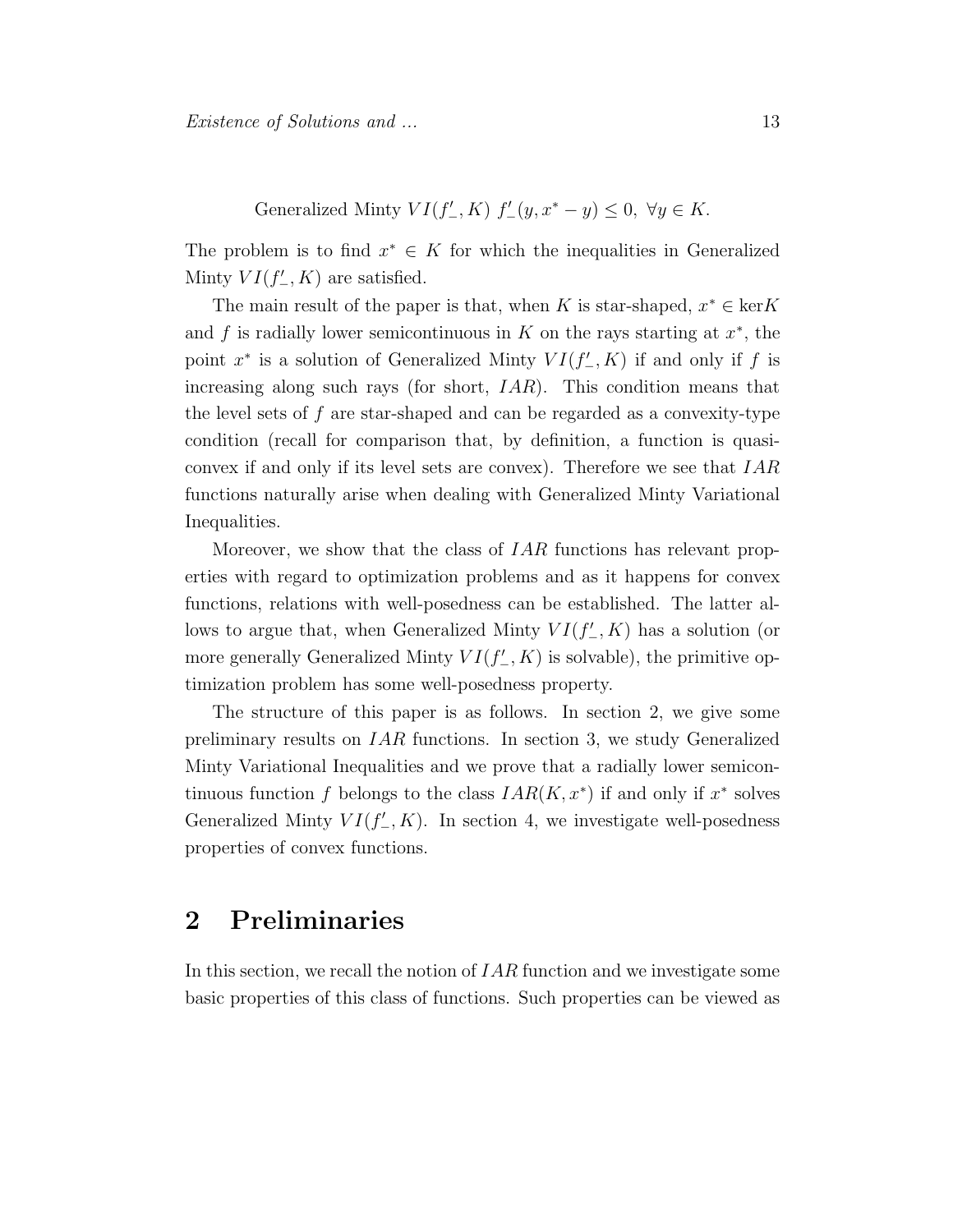extensions of analogous properties holding for convex functions.

**Definition 2.1.** (i) Let K be a nonempty subset of X. The set kerK consisting of all  $x \in K$  such that  $(y \in K, t \in [0,1]) \Longrightarrow x + t(y - x) \in K$  is called the kernel of K.

(ii) A nonempty set K is star-shaped if ker $K \neq \emptyset$ .

In the following we will use the abbreviation st-sh for the word starshaped. It is known (see e.g. [7]) that the set kerK is convex for an arbitrary st-sh set K. We will assume, by definition, that the empty set is st-sh.

**Definition 2.2.** A function f defined on X is called increasing along rays at a point  $x^*$  (for short,  $f \in IAR(x^*)$ ) if the restriction of this function on the ray  $R_{x^*,x} = \{x^* + \alpha x : \alpha \ge 0\}$  is increasing for each  $x \in X$ . (A function g of one variable is called increasing if  $t_2 \geq t_1$  implies that  $g(t_2) \geq g(t_1)$ .

**Definition 2.3.** Let  $K \subseteq X$  be a st-sh set and  $x^* \in \text{ker}K$ . A function f defined on K is called increasing along rays at  $x^*$  (for short,  $f \in IAR(K, x^*)$ ), if the restriction of this function on the intersection  $R_{x^*,x} \cap K$  is increasing, for each  $x \in K$ .

We consider the following problem:

$$
P(f, K) \quad \min f(x), \quad x \in K \subseteq X.
$$

A point  $x^* \in K$  is a (global) solution of  $P(f, K)$  when  $f(x) - f(x^*) \ge$ 0,  $\forall x \in K$ . The solution is strict if  $f(x) - f(x^*) > 0$ ,  $\forall x \in K \setminus \{0\}$ . We will denote by  $\operatorname{argmin}(f, K)$  the set of solutions of  $P(f, K)$ . Local solutions of  $P(f, K)$  have a clear definition and we omit it.

The next results give some basic properties of functions which are increasing along rays.

**Proposition 2.1.**  $K \subseteq X$  be a st-sh set,  $x^* \in \text{ker}K$  and  $f \in IAR(K, x^*)$ . Then: (i)  $x^*$  is a solution of  $P(f, K)$ ;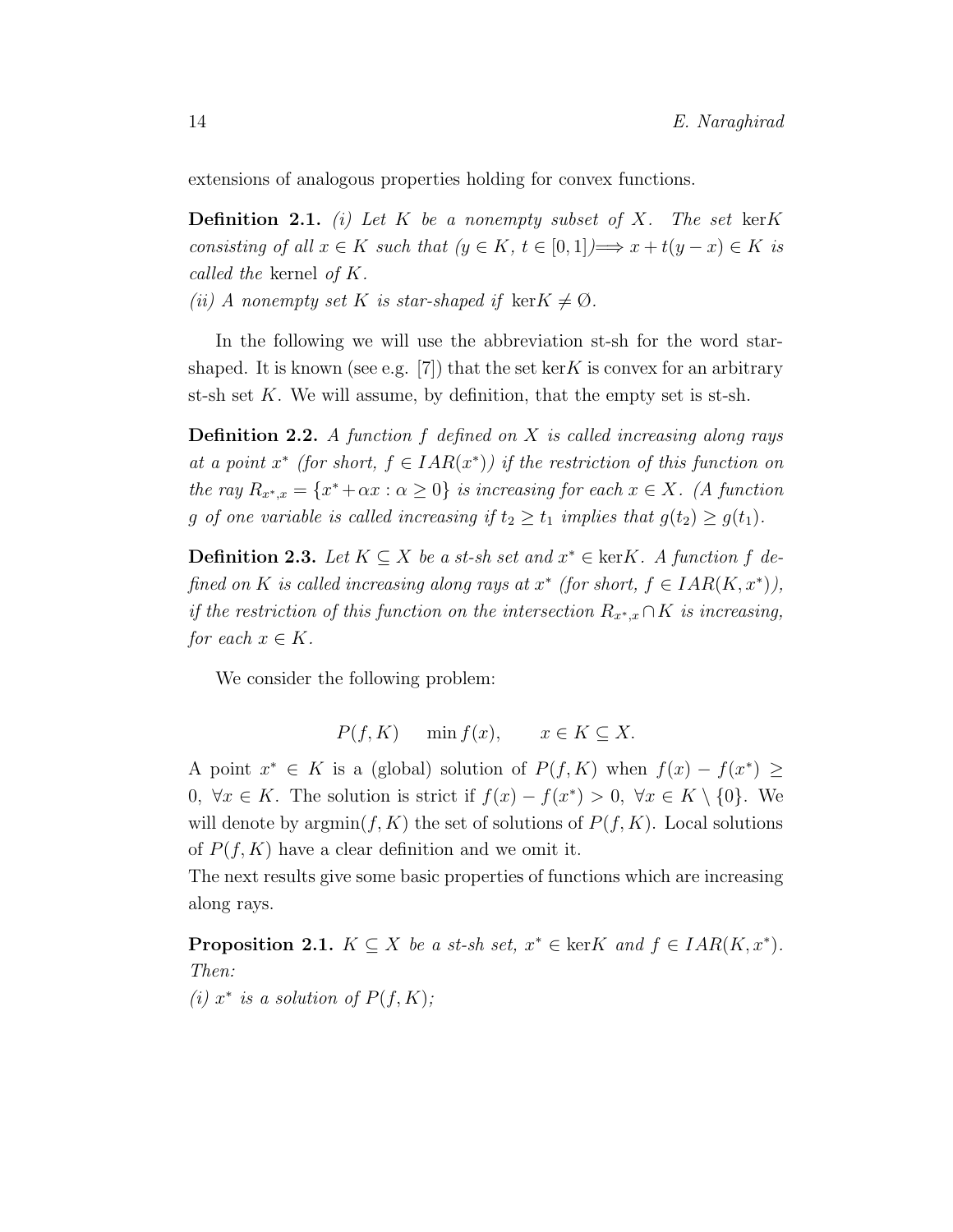(ii) No point  $x \in K$ ,  $x \neq x^*$ , can be a strict local solution of  $P(f,K)$ ; (iii)  $x^* \in \text{kerargmin}(f, K)$ 

**Proof.** Let (i)  $x \in K$  and set  $z(t) = x^* + t(x - x^*)$ ,  $t \in [0, 1]$ . Since  $x^* \in \text{ker}K$ , then  $z(t) \in \text{ker}K$ , then  $z(t) \in K$ ,  $\forall t \in [0,1]$  and since  $f \in$  $IAR(K, x^*)$ , we have  $f(z(t)) \ge f(x^*) = f(z(t))$ ,  $\forall t \in [0, 1]$  and in particular  $f(z(1)) = f(x) \ge f(x^*)$ . Since  $x \in K$  is arbitrary, then  $x^*$  is a global minimizer of  $f$  over  $K$ .

(ii) Let x and  $z(t)$  be as above. Since  $f \in IAR(K, x^*)$ , it easily follows  $f(z(t)) \leq f(x) = f(z(1)), \forall t \in [0,1].$  If U is an arbitrary neighborhood of x, then for t 'near enough' to 1, we have  $z(t) \in U$  and so x cannot be a strict local minimizer for  $f$  over  $K$ .

(iii) Let  $x \in \text{argmin}(f, K)$ ,  $x \neq x^*$ . Since  $z(t) \in K$ , we have  $f(z(t)) \leq$  $f(x), \forall t \in [0,1]$  and readily follows that for every  $t \in [0,1]$ ,  $z(t) \in \text{argmin}(f, K)$ .

# 3 Generalized Minty Variational Inequalities and IAR Functions

In this section, we prove that a radially lower semicontinuous function  $f$ belongs to the class  $IAR(K, x^*)$  if and only if  $x^*$  solves Generalized Minty  $VI(f'_{-}, K)$ .

**Definition 3.1.** Let  $K \subseteq X$ ,  $x^* \in \text{ker}K$  and let f be a function defined on an open set containing  $K$ . The function  $f$  is said to be radially lower semicontinuous in K along rays starting at  $x^*$ , if for each  $x \in K$ , the restriction of this function on the intersection  $R_{x^*,x} \cap K$  is lower semicontinuous

We will use the abbreviation  $f \in R LSC(K, x^*)$  to denote that f satisfies the previous definition.

**Theorem 3.1.** (Mean value theorem). Let  $x^* \in \text{ker}K$ ,  $f \in RLSC(K, x^*)$ ,  $y \in$ K, and  $t > 0$  such that  $y + t(x^* - y) \in K$ . Then there exists a number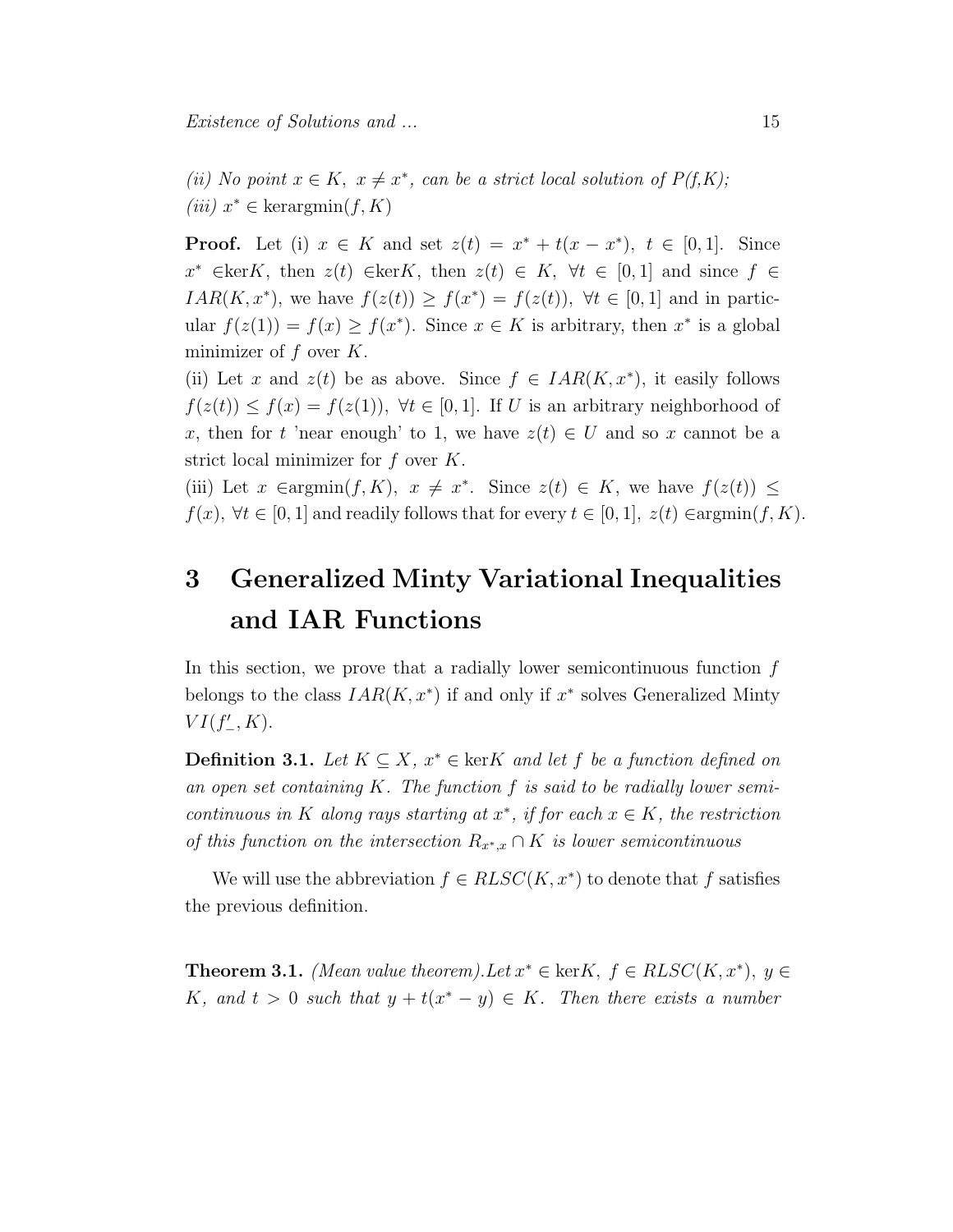$\alpha \in (0, t]$ , such that:

$$
f(y+t(x^*-y))-f(y)\leq tf'_-(y+\alpha(x^*-y),x^*-y).
$$

**Proof.** Let  $h(s) = f(y + t(x^* - y)) - \frac{s}{t}$ t  $[f(y+t(x^* - y)) - f(y)].$  Then the mean value inequality is equivalent to the existence of a number  $\alpha \in (0, t]$ such that:

$$
h_{-}(\alpha) = \liminf_{r \to +0} \frac{h(\alpha + r) - h(\alpha)}{r}.
$$

Clearly we can write  $y + s(x^* - y) = x^* + (1 - s)(y - x^*)$  and hence h is lower semicontinuous. According to Weierstrass Theorem, it attains its global minimum at some point  $\hat{t} \in [0, 1]$ . Indeed, we have  $h(0) = h(t) = f(y)$ and therefore if the global minimum is achieved for  $\hat{t}=0$  it is also achieved for  $\hat{t} = t$ . Hence, for  $\alpha = \hat{t}$  we have  $h_-(\alpha) \geq 0$  and the Theorem is proved.

**Theorem 3.2.** Let  $K \subseteq X$  be a star-shaped set and  $x^* \in \text{ker } K$ . (i) If  $x^*$  solves Generalized Minty  $VI(f'_{-}, K)$  and  $f \in R LSC(K, x^*)$ , then  $f \in IAR(K, x^*)$ .

(ii) Conversely, if  $f \in IAR(K, x^*)$ , then  $x^*$  is a solution of  $VI(f'_{-}, K)$ .

**Proof.** (i) Let  $x^*$  be a solution of Generalized Minty  $VI(f'_{-}, K)$ ,  $y \in K$ and  $y + t_2(x^* - y)$ ,  $y + t_1(x^* - y)$  be points in  $R_{x^*,x} \cap K$ , with  $t_2 \ge t_1 \ge 0$ . Applying Theorem 3.1 we have

$$
f(y+t_2(x^*-y))-f(y+t_1(x^*-y))\leq (t_2-t_1)f'_-(y+\alpha(x^*-y),x^*-y)\leq 0,
$$

with  $\alpha \in ]t_1, t_2]$ . It is easily seen that this proves  $f \in IAR(K, x^*)$ . (ii) Assume that  $f \in IAR(K, x^*)$  and let  $y \in K$ . For every  $t \in [0, 1]$ , we have

$$
f(y + t(x^* - y)) = f(x^* + (1 - t)(y - x^*)).
$$

This implies that

$$
\frac{f(y + t(x^* - y)) - f(y)}{t} \le 0.
$$

Taking lim inf as  $t \longrightarrow 0$ , we obtain that  $x^*$  solves Generalized Minty  $VI(f'_{-}, K)$ .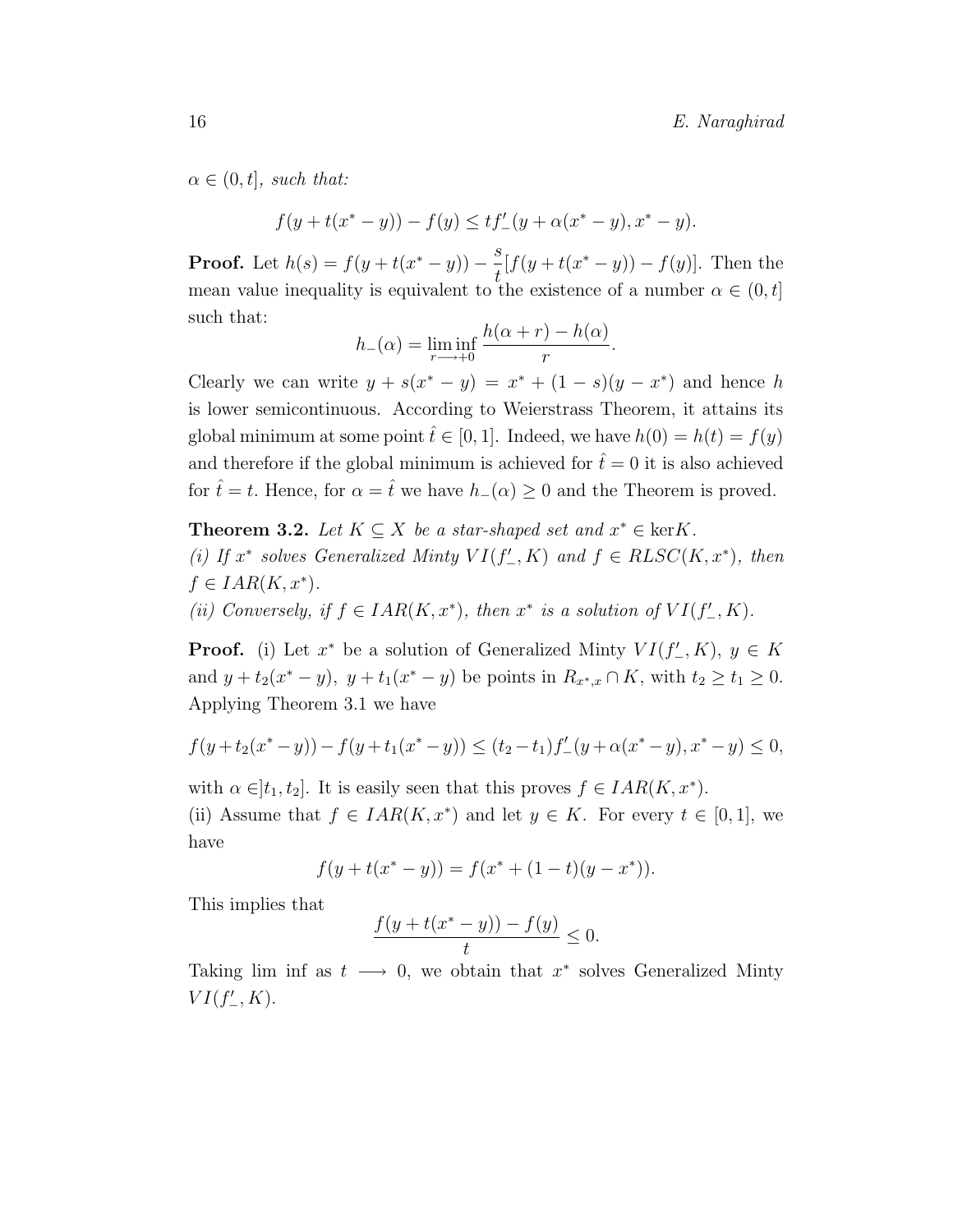In the previous Theorem the assumption  $f \in R LSC(K, x^*)$  appears in only of the two opposite implications. A natural question arises, whether it cannot be dropped at all (see, [4, examples 2, 3, p.489]).

Corollary 3.1. Let  $x^* \in \text{ker}K$  and let  $f \in RLSC(K, x^*)$ . If  $x^*$  solves Generalized Minty  $VI(f'_-, K)$ , then  $x^*$  solves Generalized Minty  $P(f, K)$ .

Proof. It is immediate from Theorem 3.2 and Proposition 2.1.

**Remark 3.1.** The previous Corollary extends a classical result which states that if K is a convex set, any solution of Generalized Minty  $VI(f', K)$ , then  $x^*$  solves Generalized Minty  $P(f, K)$ .

## 4 Generalized Minty Variational Inequalities and Well-posedness

In this section, we show that any function  $f \in IAR(K, x^*)$  enjoys some well-posedness properties, analogously to convex functions.

**Definition 4.1.** (i) A sequence  $x^k \in K$  is a minimizing sequence for  $P(f, K)$ , when

$$
\lim_{k \to \infty} f(x^k) = \inf_{x \in K} f(x).
$$

(ii) A sequence  $x^k \in K$  is a generalized minimizing sequence for  $P(f, K)$ , when

$$
\lim_{k \to \infty} f(x^k) = \inf_{x \in K} f(x), \qquad \lim_{k \to \infty} \text{dist}(x^k, K) = 0
$$

(here dist $(x, K)$  denotes the distance from the point x to the set K.)

**Definition 4.2.** (i) Problem  $P(f, K)$  is Tykhonov well-posed when it admits a unique solution  $x^*$  and every minimizing sequence for  $P(f, K)$  converges  $to x^*$ .

(ii) Problem  $P(f, K)$  is Levitin-Polyak well-posed when it admits a unique solution  $x^*$  and every generalized minimizing sequence for  $P(f, K)$  converges  $to x^*$ .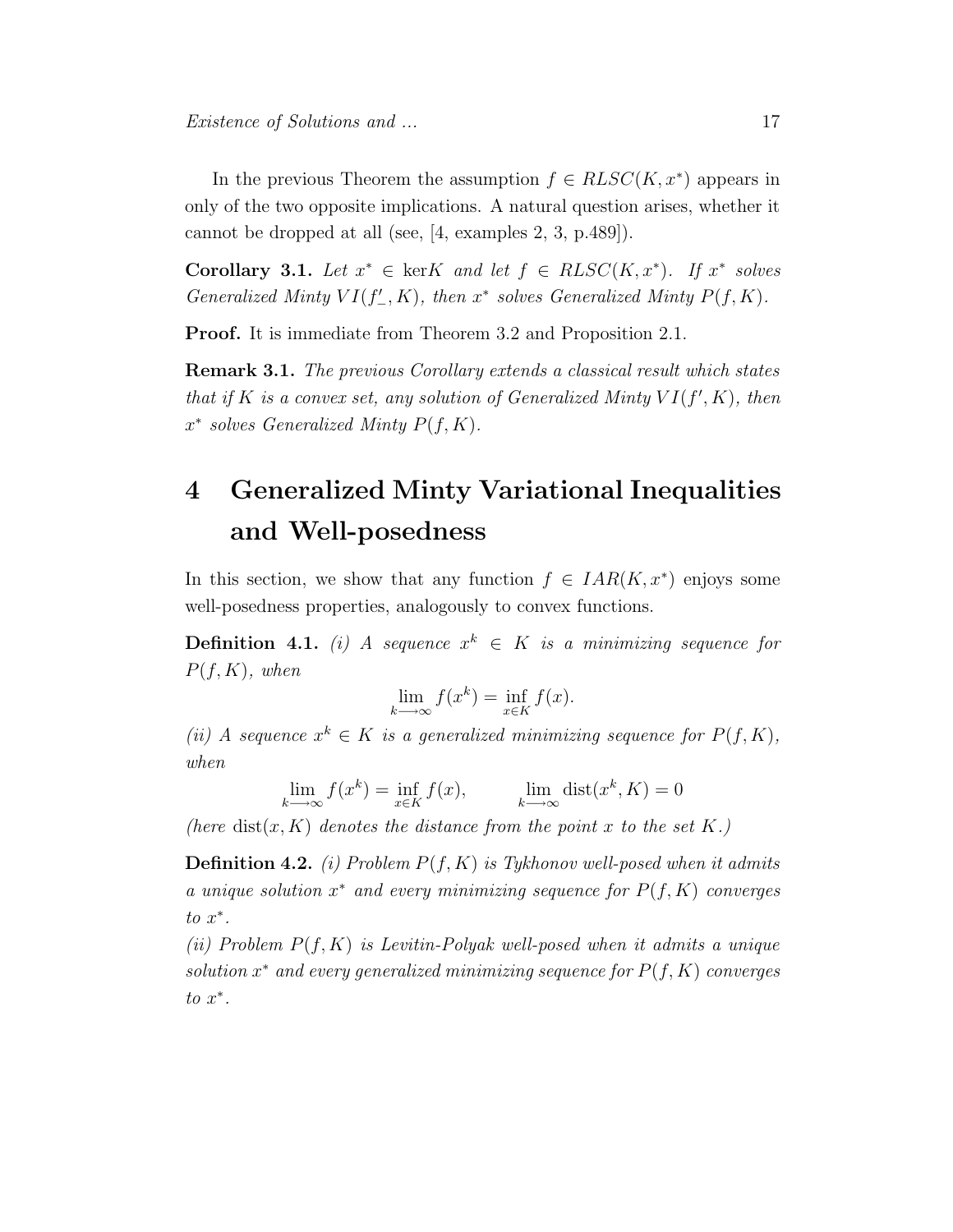Let us denote with  $\operatorname{argmin}(f, K)$  the set of solutions of  $P(f, K)$  and consider the sets

$$
L^f(\epsilon) := \{ x \in K : f(x) \le \inf_{y \in K} f(y) + \epsilon \}
$$

and

$$
L_s^f(\epsilon) := \{ x \in K : \text{dist}(x, K) \le \epsilon, \ f(x) \le \inf_{y \in K} f(y) + \epsilon \}.
$$

**Definition 4.3.** Problem  $P(f, K)$  is said Tykhonov well-posed in the generalized sense when  $\operatorname{argmin}(f, K) \neq \emptyset$  and every minimizing sequence for  $P(f, K)$  has some subsequence that converges to an element of  $\operatorname{argmin}(f, K)$ .

Of course,  $P(f, K)$  is Tykhonov well-posed if and only if  $\argmin(f, K)$ is a singleton and  $P(f, K)$  is well-posed in the generalized sense.

**Definition 4.4.** Problem  $P(f, K)$  is stable when  $\argmin(f, K) \neq \emptyset$  and for every sequence  $x^k$  minimizing for  $P(f, K)$  we have

$$
\lim_{k \to \infty} \text{dist}(x^k, \text{argmin}(f, K)) = 0.
$$

The following results extends to IAR functions some classical well-posedness properties of convex functions.

**Theorem 4.1.** Let K be a closed subset of X,  $x^* \in \text{ker}K$  and let  $f \in$  $IAR(K, x^*)$  be a lower semicontinuous function. If  $\operatorname{argmin}(f, K)$  is bounded, then  $P(f, K)$  is stable.

**Proof.** Let  $x^k \in K$  be a minimizing sequence for  $P(f, K)$ , but, by contradiction, assume that  $\lim_{k\to\infty} dist(x^k, \text{argmin}(f, K)) \neq 0$ . Then, for infinitely many  $k$  we have

$$
x^k \notin \operatorname{argmin}(f, K) + \delta B,
$$

for some positive  $\delta$  (here B denotes the open ball in X). Without loss of generality, we can assume that this holds for every k. If  $x^k$  is a bounded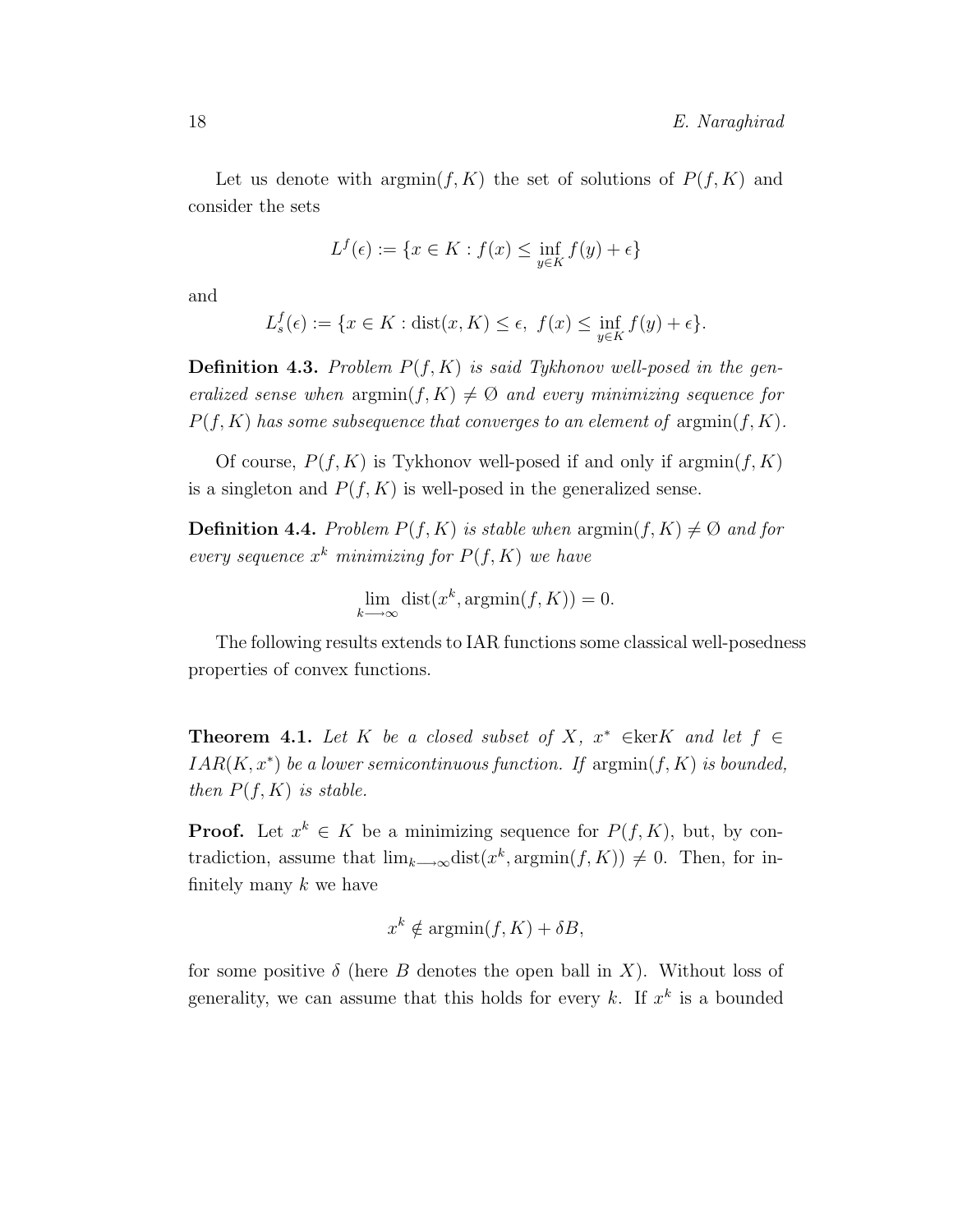sequence, one can think that  $x^k$  converges to a point  $\bar{x} \notin \text{argmin}(f, K)$ , but this is absurd.

We shall therefore assume  $x^k$  is unbounded. If this holds, for every k there exists  $t_k \in (0,1)$  such that  $y^k = t_k x^* + (1 - t_k)x^k \in \text{bd}[\text{argmin}(f, K) + \delta B]$ (here bd A denotes the boundary of the set A). Since  $\operatorname{argmin}(f, K)$  is bounded and K is closed, one can think that  $y^k \longrightarrow \bar{y} \in K$  with  $\bar{y} \notin$  $argmin(f, K)$ . Hence  $\forall \epsilon > 0$  and for k 'large enough', since  $f \in IAR(K, x^*)$ , we get

$$
f(x^*) \le f(y^k) \le f(x^k) \le \inf_{x \in K} f(x) + \epsilon = f(x^*) + \epsilon
$$

and the lower semicontinuity of f gives the contradiction  $f(x^*) = f(\bar{y})$ .

Corollary 4.1. Let K be a closed convex subset of X,  $x^* \in \text{ker}K$ ,  $f \in$  $IAR(K, x^*)$  be lower semicontinuous and  $argmin(f, K)$  be compact. Then  $P(f, K)$  is Tykhonov well-posed in the generalized sense.

**Proof.** It is easily follows observing that when  $\operatorname{argmin}(f, K)$  is compact, then stability is equivalent to Tykhonov generalized well-posedness.

Corollary 4.2. Let K be a closed convex subset of X,  $x^* \in \text{ker}K$ ,  $f \in$  $IAR(K, x^*)$  be lower semicontinuous and  $\operatorname{argmin}(f, K)$  be singleton. Then  $P(f, K)$  is Tykhonov well-posed.

The assumption that  $\operatorname{argmin}(f, K)$  is bounded is essential to prove Theorem 4.1, as it is shown in [4, example 4, p. 492].

**Lemma 4.1.** Let  $x^* \in \text{ker}K$ . Then  $\text{dist}(., K) \in IAR(x^*)$ .

**Proof.** Without loss of generality we assume  $x^* = 0$ . Consider a point  $x \in X$  and two positive scalars  $t_1$ ,  $t_2$ , with  $t_2 \ge t_1$  and set

$$
dist(t_2x, K) = \inf_{y \in K} || t_2x - y || = l.
$$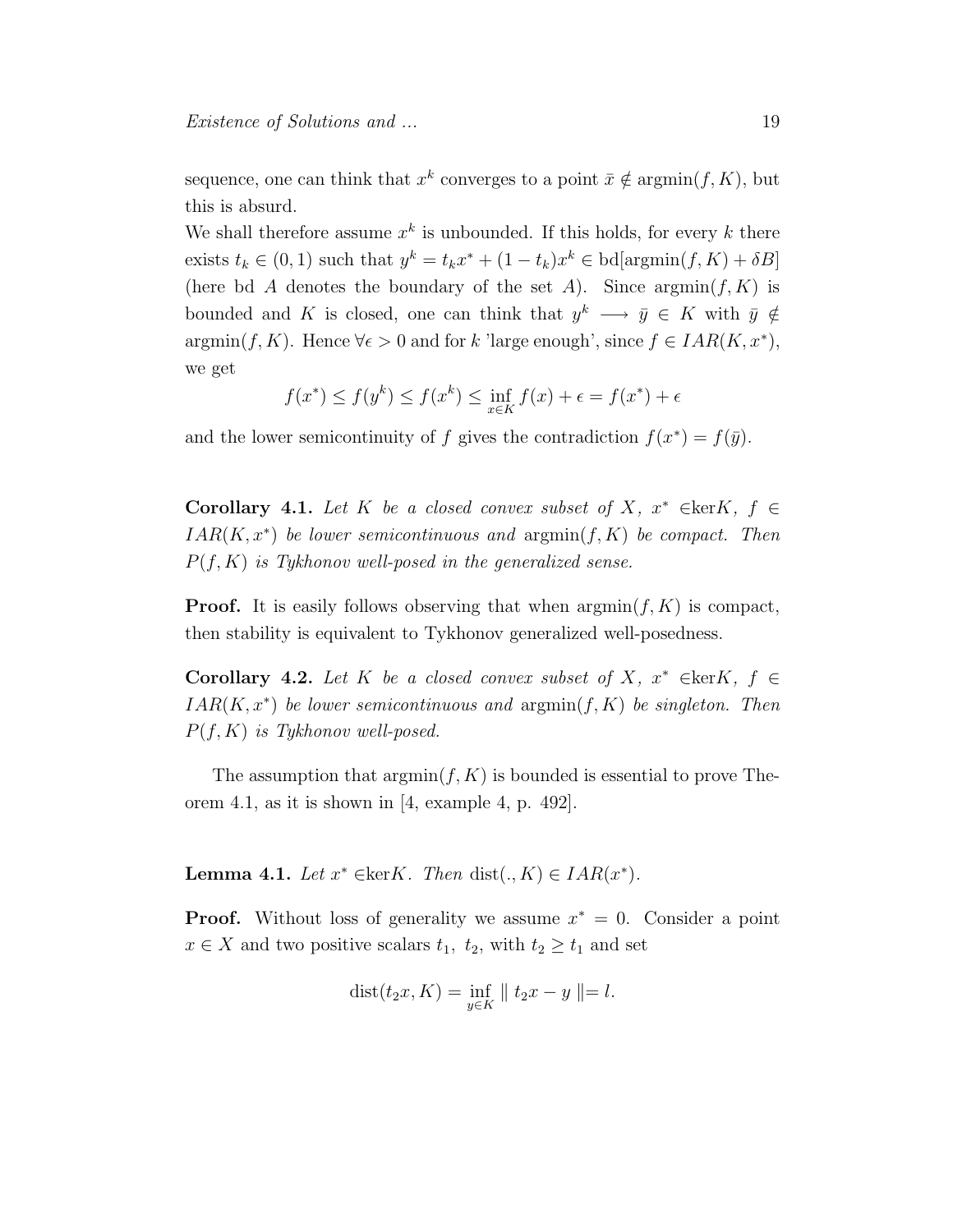Consider a sequence  $y^k \in K$ , such that  $|| t_k x - y^k || \leq l + \frac{1}{k}$  $\frac{1}{k}$ . Since  $\frac{t_1}{t_2}y^k \in K$ , we obtain

$$
dist(t_1x, K) \le \frac{t_1}{t_2} \parallel t_2x - y^k \parallel \le \frac{t_1}{t_2}(l + \frac{1}{k}) \le l + \frac{1}{k}
$$

and for  $k \longrightarrow \infty$  we get  $dist(t_1x, K) \leq l$  which completes the proof.

**Theorem 4.2.** Assume that K is a closed set,  $x^* \in \text{kerK}$ , f is a lower semicontinuous function and there exists  $\tau > 0$  such that  $f \in IAR(K_{\tau}, x^*)$ , where  $K_{\tau} = K + \tau B$ . If  $P(f, K)$  is Tykhonov well-posed, then diam  $L_s^f(\epsilon) \longrightarrow$ 0, as  $\epsilon \longrightarrow \infty$ .

**Proof.** Assume on the contrary that  $\lim_{k \to \infty}$  diam  $L_s^f(\epsilon) \neq 0$ . Hence there exists a positive number  $\delta$  such that  $\forall \epsilon > 0$  one can find a point  $x(\epsilon)$ with dist $(x, K) \leq \epsilon$  and  $f(x(\epsilon)) \leq f(x^*) + \epsilon$ , but  $x(\epsilon) \notin x^* + \delta B$ . Let  $\epsilon = \frac{1}{k}$  $\frac{1}{k}$ ,  $x^k := x(\epsilon)$  and assume first that  $x^k$  is bounded. Hence we can assume that  $x^k$  converges to some  $\bar{x}$ . Since  $dist(x^k, K) \leq$ 1 k and  $K$  is closed, then  $\bar{x} \in K$ . Furthermore we have  $f(x^k) \leq f(x^*) + \frac{1}{k}$  and recalling that f is lower semicontinuous and that  $x^*$  minimizes f over K, we get  $f(\bar{x}) = f(x^*)$ , which contradicts the assumption of Tykhonov well-posedness.

Let assume, therefore,  $x^k$  is unbounded. Hence for k 'large enough',  $x^k \in K_{\tau}$ and we can find  $\lambda > 0$  such that  $x^k \notin x^* + \delta B$ . Let now  $y^k = t_k x^k + (1 (t_k)x^* \in \mathrm{bd}(x^* + \delta B)$ , for  $t \in (0,1)$ . Since  $x^* \in \mathrm{ker} K$ , then  $\mathrm{dist}(., K) \in$  $IAR(x^*)$  and from

$$
dist(y^k, K) \leq dist(x^k, K) \leq \frac{1}{k},
$$

we get  $\lim_{k\to\infty} dist(y^k, K) = 0$ . Since  $f \in IAR(K_{\tau}, x^*)$ , for k 'large enough' we have

$$
f(x^*) \le f(y^k) \le f(x^k) \le f(x^*) + \frac{1}{k}
$$

and hence  $y^k$  is a generalized minimizing sequence. Now the well-posedness is contradicted since we can assume  $y^k \longrightarrow \bar{y} \in K$ ,  $\bar{y} \neq x^*$  and the lower semicontinuity of f implies  $f(\bar{x}) = f(x^*)$ , which completes the proof.